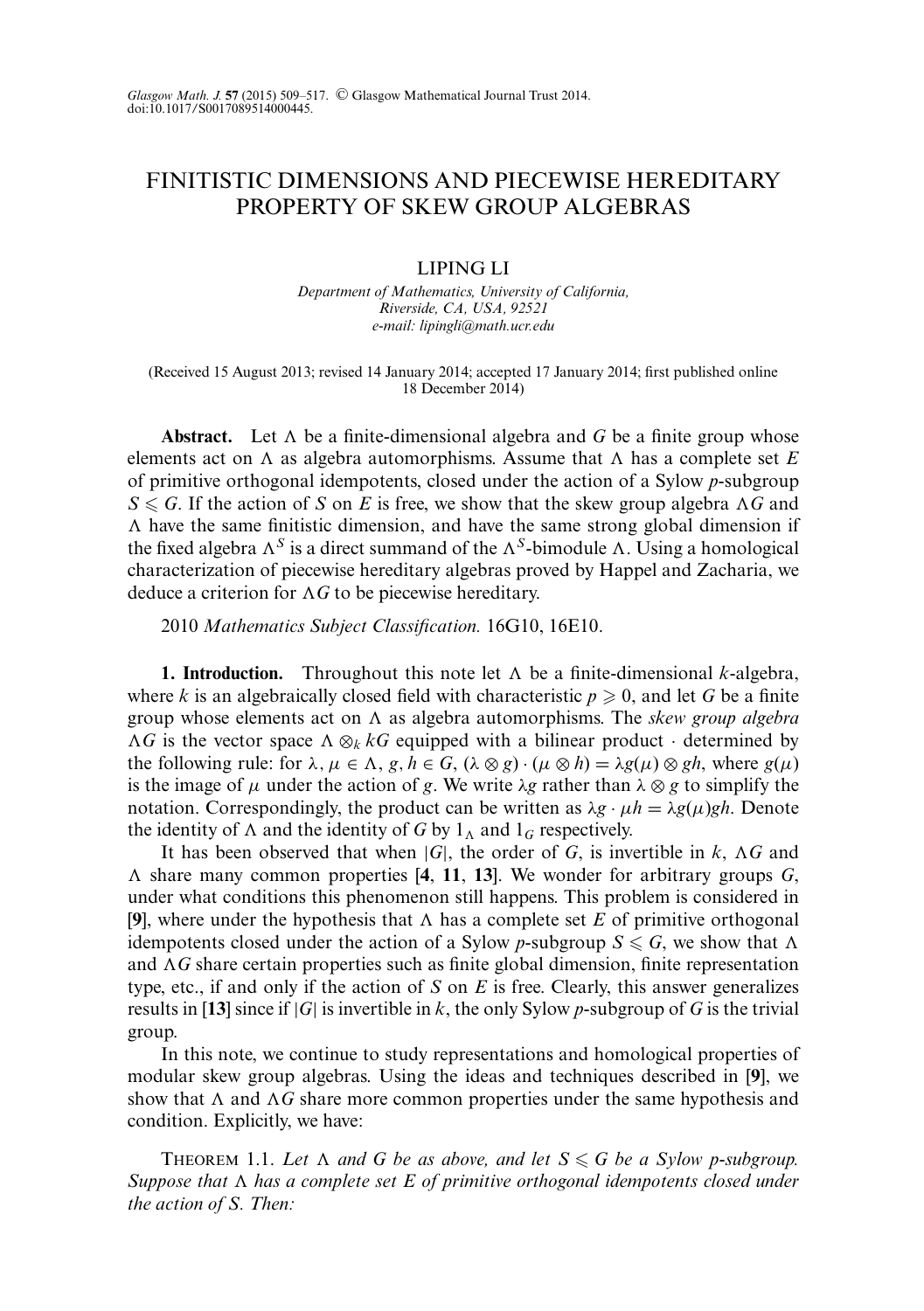#### 510 LIPING LI

- *(1)* If the action of S on E is free, then  $\Lambda G$ ,  $\Lambda$ , and  $\Lambda^S$  *(the fixed algebra by S) have the same finitistic dimension.*
- $(2)$  AG has finite strong global dimension if and only if  $\Lambda<sup>S</sup>$  has finite strong global dimension and  $S$  acts freely on  $E.$  In this situation,  $\Lambda G$  and  $\Lambda^S$  have the same *strong global dimension; moreover, if*  $\Lambda \cong \Lambda^S \oplus B$  as  $\Lambda^S$ -bimodules, then  $\Lambda S$ and  $\Lambda$  have the same strong global dimension.

In [4], it has been proved that if  $\Lambda$  is a piecewise hereditary algebra (defined in Section 3) and  $|G|$  is invertible in k, then  $\Lambda G$  is piecewise hereditary as well. The second part of the above theorem generalizes this result by using the homological characterization of piecewise hereditary algebras by Happel and Zacharia in [**6**].

We introduce some notations and conventions here. Throughout this note all modules are finitely generated left modules. Composition of maps and morphisms is from right to left. For an algebra *A*, gl. dim *A*, fin. dim *A*, and sgl. dim *A* are the global dimension, finitistic dimension, and strong global dimension (defined in Section 4) of *A* respectively. For an *A*-module *M*,  $pd_A M$  is the projective dimension of *M*. We use *A*-mod to denote the category of finitely generated *A*-modules. Its bounded homotopy category and bounded derived category are denoted by  $K^b(A)$  and  $D^b(A)$  respectively.

**2. Projective dimensions and finitistic dimensions.** We first describe some background knowledge and elementary results. Most of them can be found in literature. We suggest the reader to refer to [**1**–**3**, **9**–**14**] for more details.

For every subgroup  $H \leqslant G,$  elements in  $H$  also act on  $\Lambda$  as algebra automorphism, so we can define a skew group algebra  $\Lambda H,$  which is a subalgebra of  $\Lambda G.$  The induction functor and the restriction functor are defined in the usual way. For a  $\Lambda H$  module V, the induced module is  $V \uparrow_H^G = \Lambda G \otimes_{\Lambda H} V$ , where  $\Lambda G$  acts on the left side. Every  $\Lambda G$ module *M* can be viewed as a  $\Lambda H$ -module, denoted by  $M \downarrow_H^G$ . Observe that  $\Lambda G$  is a free (both left and right)  $\Lambda H$ -module. Therefore, these two functors are exact, and perverse projective modules.

Proposition 2.1. Let  $H \leq G$  be a subgroup. Then:

- *(1)* Every  $\Lambda H$ -module V is isomorphic to a summand of  $V \uparrow^G_H \downarrow^G_H$ .
- $(2)$  If  $|G:H|$  *is invertible in k, then every*  $\Lambda G$ -module M *is isomorphic to a* summand of  $M\downarrow^G_H$   $\uparrow^G_H$ .

*Proof.* This is Proposition 2.1 in [9].  $\Box$ 

The above proposition immediately implies:

COROLLARY 2.2. Let  $H \le G$  be a subgroup. For every  $M \in \Lambda G$ -mod,  $\operatorname{pd}_{\Lambda H} M \downarrow_H^G \le$  $pd_{\Lambda G} M$ . If  $|G:H|$  is invertible in k, then the equality holds.

*Proof.* Take a minimal projective resolution  $P^{\bullet} \to M$  of  $\Lambda G$ -modules and apply the restriction functor termwise. Since this functor is exact and preserves projective modules, we get a projective resolution  $P^{\bullet} \downarrow_H^G \to M \downarrow_H^G$  of  $\Lambda H$ -modules, which might not be minimal. Thus  $pd_{AH} M \downarrow_H^G \leqslant pd_{AG} M$ , which is true even for the case that either  $\operatorname{pd}_{\Lambda H} M \downarrow_H^G = \infty$  or  $\operatorname{pd}_{\Lambda G} M = \infty$ .

Now, suppose that  $|G : H|$  is invertible in *k*. Take a minimal projective resolution  $Q^{\bullet} \to M \downarrow_H^G$  of  $\Lambda H$ -modules and apply the induction functor termwise. Since, it is exact and preserves projective modules, we get a projective resolution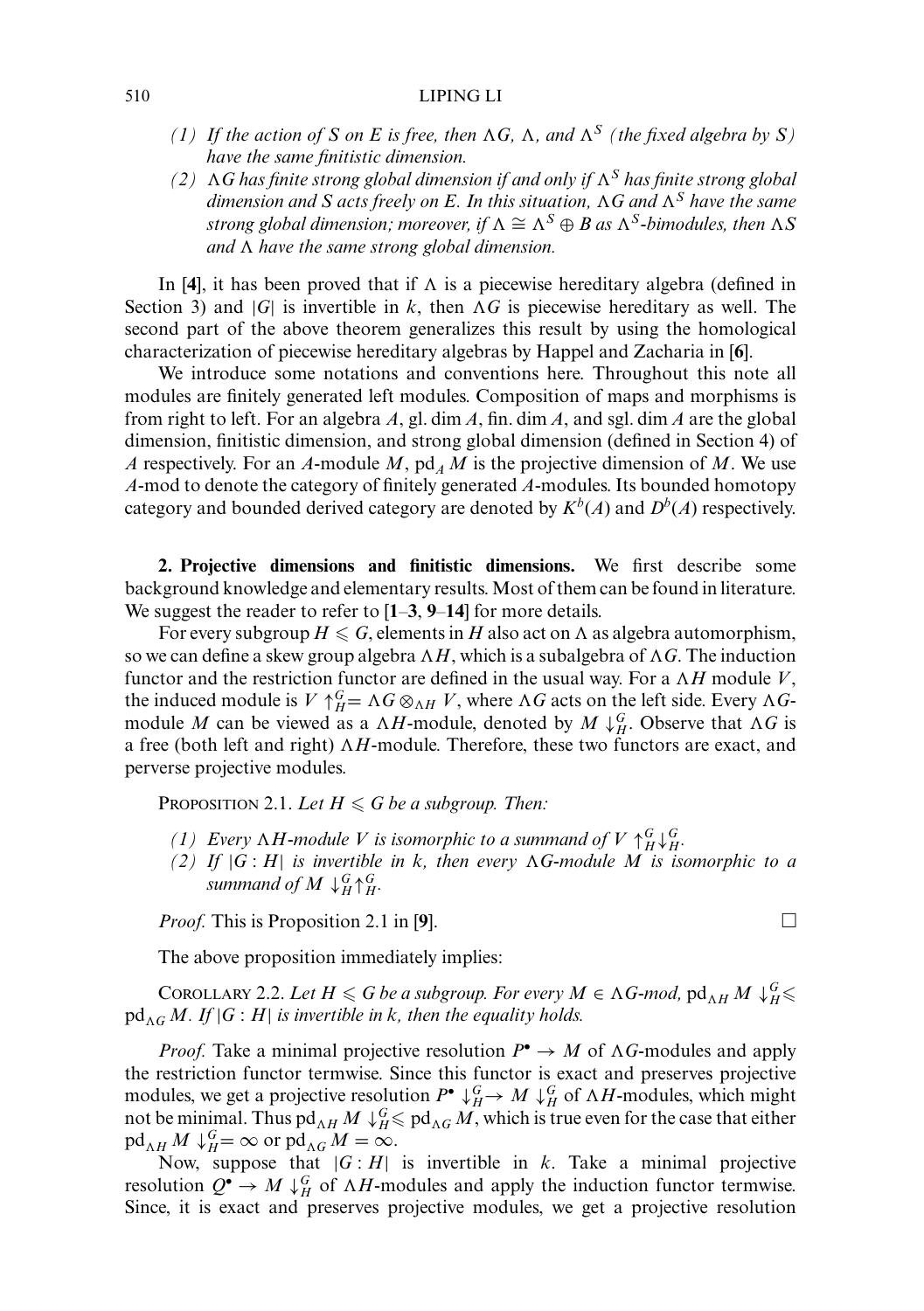$Q^{\bullet} \uparrow_H^G \rightarrow M \downarrow_H^G \uparrow_H^G$  of  $\Lambda G$ -modules, so pd<sub> $\Lambda G$ </sub>  $M \downarrow_H^G \uparrow_H^G \leq \text{pd}_{\Lambda H} M \downarrow_H^G$ . But *M* is isomorphic to a summand of  $M \downarrow_H^G \uparrow_H^G$ , so  $\text{pd}_{\Lambda G} M \leq \text{pd}_{\Lambda H} M \downarrow_H^G$ . Putting two inequalities together, we get the equality.

Let  $E = \{e_i\}_{i \in [n]}$  be a set of primitive orthogonal idempotents in  $\Lambda$ . We say it is *complete* if  $\sum_{i \in [n]} e_i = 1_A$ . Throughout this note we assume that *G* has a Sylow *p*subgroup *S* such that *E* is closed under the action of *S*. That is,  $g(e_i) \in E$  for all  $i \in [n]$ and  $g \in S$ . In practice, this condition is usually satisfied. A trivial case is that  $|G|$  is invertible in *k*, and hence *S* is the trivial subgroup.

We introduce some notations here. Let  $\Lambda^S$  be the space consisting of all elements in  $\Lambda$  fixed by *S*. Clearly,  $\Lambda^S$  is a subalgebra of  $\Lambda$ , and *S* acts on it trivially. For every *M* ∈  $\Lambda S$ -mod, elements  $v \in M$  satisfying  $g(v) = v$  for every  $g \in S$  form a  $\Lambda^S$ -module, which is denoted by  $M^S$ . Let  $F^S$  be the functor from  $\Lambda S$ -mod to  $\Lambda^S$ -mod, sending  $M$  to  $M^S$ . This is indeed a functor since for every  $\Lambda S$ -module homomorphism  $f : M \to N$ ,  $M^S$  is mapped into  $N^S$  by *f*.

We collect in the following proposition some results taken from [**9**].

PROPOSITION 2.3. Let  $S \le G$  and E be as above and suppose that E is closed under *the action of S. Then:*

- *(1)* The set E is also a complete set of primitive orthogonal idempotents of  $\Lambda S$ , *where we identify*  $e_i$  *with*  $e_i$ *l<sub><i>S*</sub></sub>.
- $(2)$   $\Lambda^S = \{ \sum_{g \in S} g(\mu) \mid \mu \in \Lambda \}.$
- *(3)* The global dimension gl. dim  $\Delta S < \infty$  if and only if gl. dim  $\Delta < \infty$  and the *action of S on E is free.*

*Moreover, if the action of S on E is free, then*

- (4) AS is a matrix algebra over  $\Lambda$ <sup>S</sup>, and hence is Morita equivalent to  $\Lambda$ <sup>S</sup>.
- *(5) The functor F<sup>S</sup> is exact.*
- *(6)* The regular representation  $\Delta S \cong \Delta^{|S|}$ , where  $\Delta$  is the trivial  $\Delta S$ -module.
- $(7)$  A  $\Lambda$ *S-module* M is projective (resp., injective) if and only if the  $\Lambda$ -module -*M is projective (resp., injective).*

*Proof.* See Lemmas 3.1, 3.2, 3.6 and Propositions 3.3, 3.5 in [9]. □

Recall for a finite-dimensional algebra *A*, its *finitistic dimension*, denoted by fin. dim *A*, is the supremum of projective dimensions of finitely generated indecomposable *A*-modules *M* with  $pd<sub>A</sub>M < \infty$ . If *A* has finite global dimension, then fin. dim  $A = \text{gl. dim } A$ . The famous finitistic dimension conjecture asserts that the finitistic dimension of every finite-dimensional algebra is finite. For more details, see [**15**].

An immediate consequence of Proposition 2.1 and Corollary 2.2 is:

LEMMA 2.4. Let  $H \leqslant G$  be a subgroup of G. Then  $\text{fin.} \dim \Lambda H \leqslant \text{fin.} \dim \Lambda G$ . If  $|G : H|$  *is invertible in k, the equality holds.* 

*Proof.* Take an arbitrary indecomposable  $V \in \Lambda H$ -mod with  $pd_{\Lambda H} V < \infty$  and consider  $\tilde{V} = V \uparrow_H^G$ . We claim that pd<sub>AG</sub>  $\tilde{V} < \infty$ . Indeed, by applying the induction functor to a minimal projective resolution  $P^{\bullet} \to V$  termwise, we get a projective resolution  $\Lambda G \otimes_{\Lambda H} P^{\bullet} \to V$ . The finite length of the first resolution implies the finite length of the second one. Therefore,  $pd_{\Lambda G}$   $\tilde{V} < \infty$ . Consequently,  $pd_{\Lambda G}$   $\tilde{V} \leqslant$ fin. dim  $\Lambda G$ .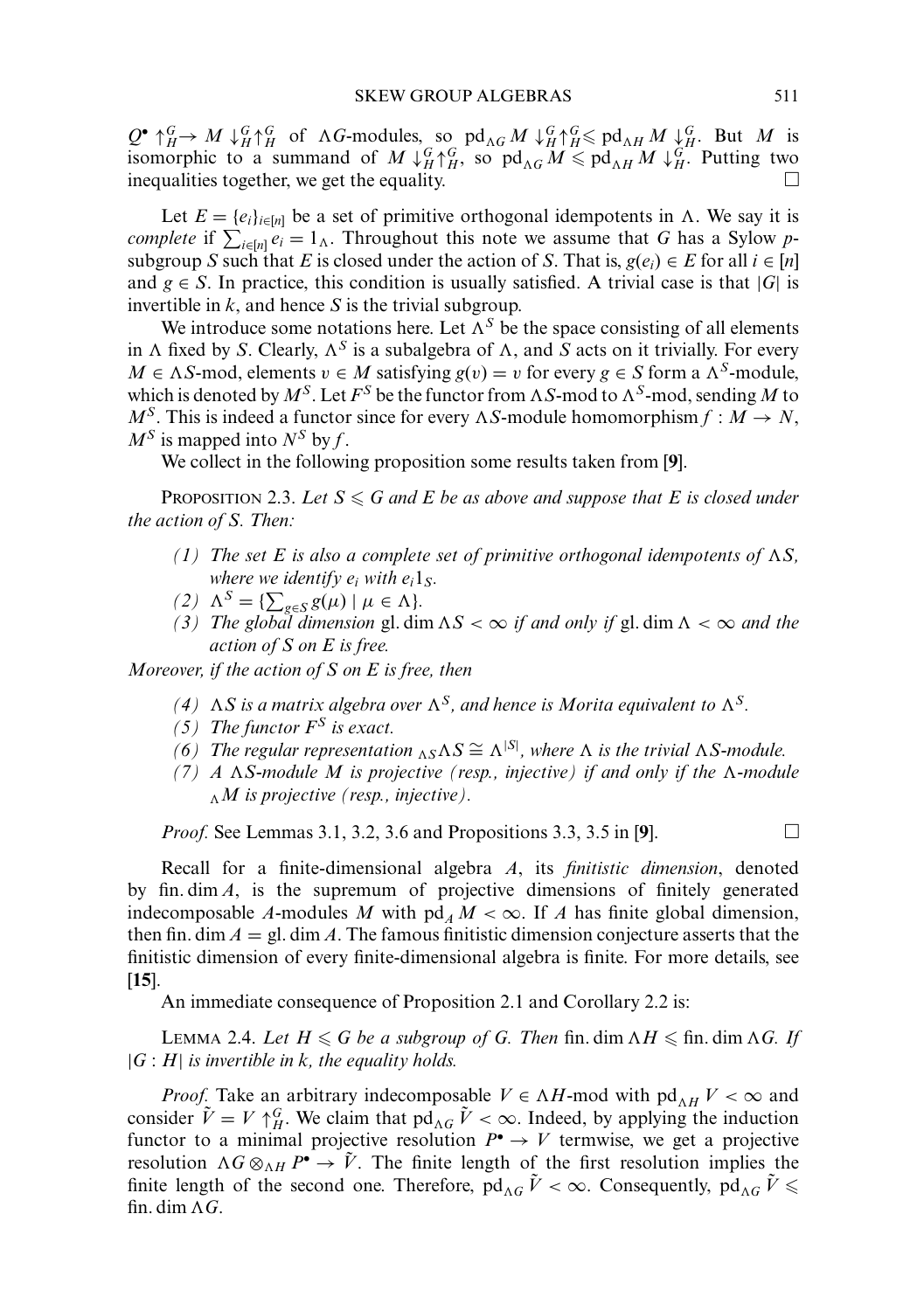### 512 LIPING LI

By Corollary 2.2,  $pd_{\Lambda G} \tilde{V} \geqslant pd_{\Lambda H} \tilde{V} \downarrow_H^G$ . Since, *V* is isomorphic to a summand of  $\tilde{V} \downarrow_H^G$  by Proposition 2.1, we get fin. dim  $\tilde{\Lambda}G \geq \text{pd}_{\tilde{\Lambda}G} \tilde{V} \geq \text{pd}_{\tilde{\Lambda}H} \tilde{V} \downarrow_H^G \geq \text{pd}_{\tilde{\Lambda}H} V$ . In conclusion, fin. dim  $\Lambda G \geqslant \text{fin. dim }\Lambda H$ .

Now, suppose that  $|G : H|$  is invertible in *k*. Take an arbitrary indecomposable  $M \in \Lambda$ G-mod with  $\text{pd}_{\Lambda} G M < \infty$ . By applying the restriction functor  $\downarrow^G_H$  to a minimal projective resolution  $Q^{\bullet} \to M$  termwise, we get a projective resolution of *M* ↓*G*, which is of finite length. Therefore, pd<sub>*AH</sub> M* ↓*G* in. dim *AH*. By Corollary</sub> 2.2, we have  $pd_{\Lambda G} M = pd_{\Lambda H} M \downarrow_H^G \leq \text{fin. dim }\Lambda H$ . In conclusion, fin. dim  $\Lambda G \leq$ fin.  $\dim \Lambda H$ . Combining this with the inequality in the previous paragraph, we have fin. dim  $\Lambda G = \text{fin.} \dim \Lambda$ *H*. □

LEMMA 2.5. If a Sylow p-subgroup  $S \le G$  acts freely on E, then fin. dim  $\Lambda S \le$ fin. dim  $\Lambda$ .

*Proof.* Take an arbitrary indecomposable  $M \in \Lambda S$ -mod with  $\text{pd}_{\Lambda S} M = n < \infty$ and a minimal projective resolution:

 $\cdots \rightarrow 0 \rightarrow P^n \rightarrow \cdots \rightarrow P^1 \rightarrow P^0 \rightarrow M \rightarrow 0.$ 

Regarded as A-modules, we get a projective resolution:

$$
\cdots \to 0 \to_{\Lambda} P^n \to \cdots \to_{\Lambda} P^1 \to_{\Lambda} P^0 \to_{\Lambda} M \to 0.
$$

Clearly, for every  $0 \le s \le n$ , the syzygy  $\Omega<sup>s</sup>(M)$  viewed as a  $\Lambda$ -module is a direct sum of  $\Omega^{s}(\Lambda M)$  and a projective  $\Lambda$ -module. We claim that for each  $0 \le s \le n$ , the syzygy  $\Omega^s(\Lambda M) \neq 0$ . Otherwise,  $\Omega^s(M)$  viewed as a  $\Lambda$ -module is projective. By (7) of Proposition 2.3,  $\Omega^{s}(M)$  is a projective  $\Lambda S$ -module, which must be 0. But this implies  $\mathrm{pd}_{\Lambda S} M < n$ , contradicting our choice of M. Therefore, for each  $0 \le s \le n$ ,  $\Omega^s(\Lambda M) \neq 0$ . Consequently,  $\Lambda M$  has a summand with projective dimension *n*, so  $n \leqslant \text{fin. dim }\Lambda$ . In conclusion, fin. dim  $\Lambda S \leqslant \text{fin. dim }\Lambda$ .

Now, we can prove the first statement of Theorem 1.1.

Proposition 2.6. *If G has a Sylow p-subgroup S acting freely on E, then*  $\Lambda$ *G and*  $\Lambda$ *have the same finitistic dimension.*

*Proof.* Since  $|G : S|$  is invertible in *k*, by Lemma 3.1, fin. dim  $\Lambda G = \text{fin. dim }\Lambda S$ . Also by this lemma, fin. dim  $\Lambda S \geqslant$  fin. dim  $\Lambda$  since *S* contains the trivial group. The previous lemma tells us fin. dim  $\Lambda S\leqslant$  fin. dim  $\Lambda$  . Putting all these pieces of information together, we get fin. dim  $\Lambda G = \text{fin.}$  dim  $\Lambda$  as claimed.

From the previous proposition we conclude immediately that if the action of *S* on  $E$  is free, then the finiteness of finitistic dimension of  $\Lambda$  implies the finiteness of finitistic dimension of  $\Lambda G$ . We wonder whether this conclusion is true in general. That is,

CONJECTURE 2.7. Let  $\Lambda$ ,  $G$ ,  $E$  and  $S$  be as before and suppose that  $E$  is closed under the action of S. If fin. dim  $\Lambda < \infty$  (or even stronger gl. dim  $\Lambda < \infty$ ), then fin. dim  $\Lambda G <$ ∞.

Hopefully the proof of this question can shed light on the final proof of the finitistic dimension conjecture.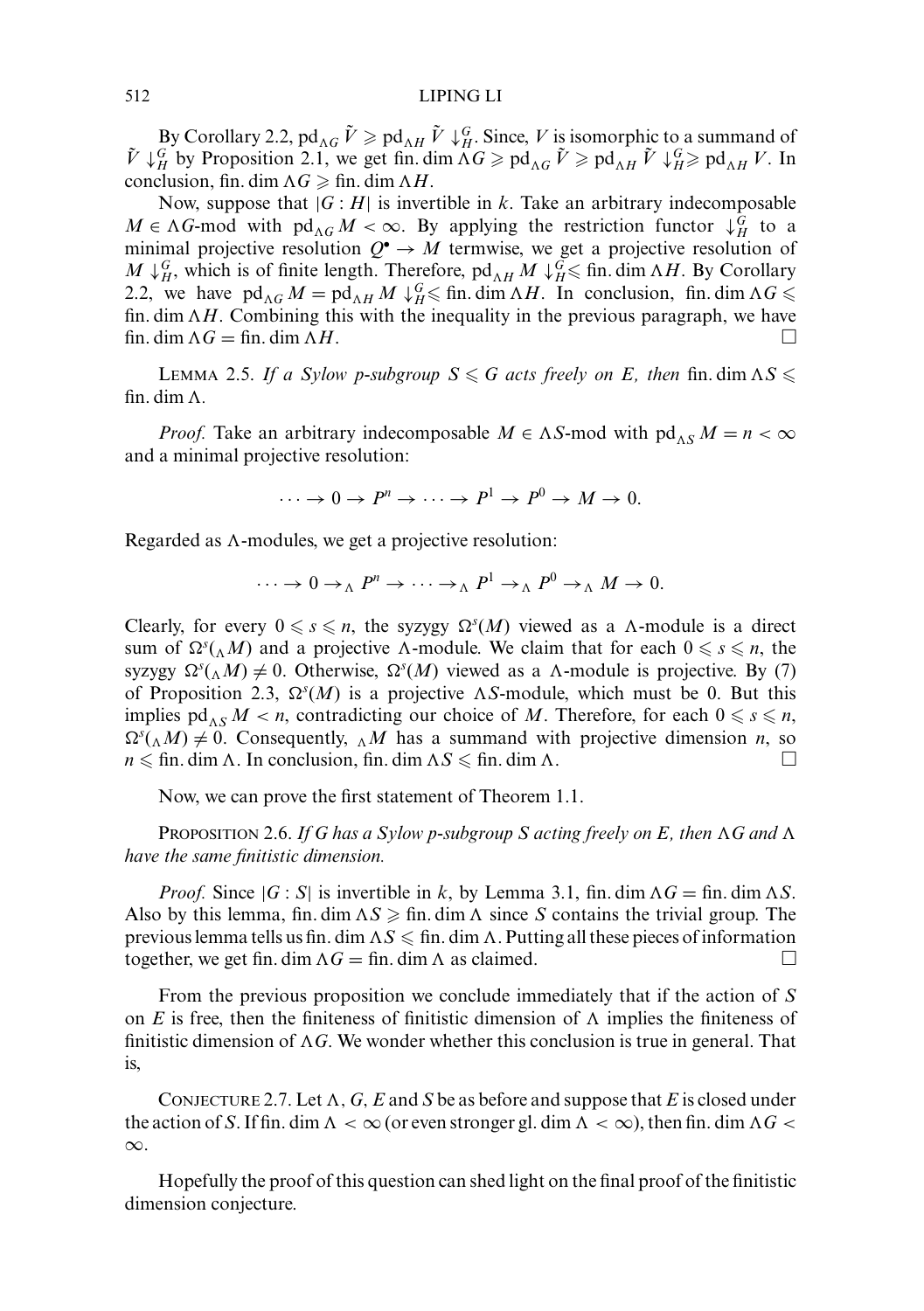**3. Strong global dimensions and piecewise hereditary algebras.** A finitedimensional *k*-algebra *A* is called *piecewise hereditary* if the derived category  $D^b(A)$ is equivalent to the derived category  $D^b(\mathcal{H})$  of a hereditary abelian category  $\mathcal H$  as triangulated categories; see [5–8]. If *A* is piecewise hereditary, then gl. dim  $A < \infty$  since the property having finite global dimension is invariant under derived equivalence [**5**]. Therefore,  $D^b(A)$  is triangulated equivalent to the homotopy category  $K^b(A)$ , where *<sup>A</sup>*P is the full subcategory of *A*-mod consisting of all finitely generated projective *A*-modules.

Now, let *A* be a finite-dimensional algebra with gl. dim  $A < \infty$ . Since  $D^b(A) \cong$  $K^b({}_A\mathcal{P})$ , we identify these two triangulated categories. For every indecomposable object  $0 \neq P^{\bullet} \in K^{b}({}_{\mathcal{A}}\mathcal{P})$ , consider its preimages  $\tilde{P}^{\bullet} \in C^{b}({}_{\mathcal{A}}\mathcal{P})$ , the category of so-called *perfect complexes*, i.e., each term of  $\tilde{P}$ <sup>*\**</sup> is a finitely generated projective *A*-module, and all but finitely many terms of  $\tilde{P}^{\bullet}$  are 0. We can choose  $\tilde{P}^{\bullet}$  such that it is *minimal*. That is,  $\tilde{P}^{\bullet}$ has no direct summands isomorphic to

$$
\cdots \longrightarrow 0 \longrightarrow P^s \xrightarrow{id} P^{s+1} \longrightarrow 0 \longrightarrow \cdots,
$$

or equivalently, each differential map in  $\tilde{P}^{\bullet}$  sends its source into the radical of the subsequent term. Clearly, this choice is unique for each  $P^{\bullet} \in K^b({}_A\mathcal{P})$  up to isomorphism, so in the rest of this note we identify  $P^{\bullet}$  and  $\tilde{P}^{\bullet}$ . Hopefully this identification will not cause trouble to the reader.

Take an indecomposable  $P^{\bullet} \in K^b({}_A\mathcal{P})$  and identify it with  $\tilde{P}^{\bullet}$ . Therefore, there exist  $r \le s \in \mathbb{Z}$  such that  $P^r \neq 0 \neq P^s$ , and  $P^n = 0$  for  $n > s$  or  $n < r$ . We define its length  $l(P^{\bullet})$  to be  $s - r$ . <sup>1</sup> The *strong global dimension* of *A*, denoted by sgl. dim *A*, is defined as  $\sup\{l(P^{\bullet}) \mid P^{\bullet} \in K^b(\mathcal{A}^{\mathcal{P}})\}\$ is indecomposable}. By taking minimal projective resolutions of simple modules, it is easy to see that sgl. dim  $A \ge$  gl. dim A. Moreover, if *A* is hereditary, then sgl. dim  $A = \text{gl. dim } A \leq 1$  (see [5]). It is not clear for what algebras of finite global dimension, sgl. dim  $A = \text{gl. dim } A$ .

Happel and Zacharia proved the following result, characterizing piecewise hereditary algebras.

THEOREM 3.1 (Theorem 3.2 in [**7**]). *A finite-dimensional k-algebra is piecewise hereditary if and only if* sgl. dim  $A < \infty$ .

In [4] Dionne, Lanzilotta, and Smith show that if  $\Lambda$  is a piecewise hereditary algebra, and  $|G|$  is invertible in k, then the skew group algebra  $\Lambda G$  is also piecewise hereditary. This result motivates us to characterize general piecewise hereditary skew group algebras. Using the above characterization, we take a different approach by showing that sgl. dim  $\Lambda G =$  sgl. dim  $\Lambda$  under suitable conditions.

We first prove a result similar to Lemma 2.4.

LEMMA 3.2. Let H be a subgroup of G and suppose that  $gl$ . dim  $\Lambda G < \infty$ . Then sgl. dim  $\Lambda H \leqslant$  sgl. dim  $\Lambda G$ . The equality holds if  $|G:H|$  is invertible in k.

*Proof.* Note that gl. dim  $\Lambda H \leqslant$  gl. dim  $\Lambda G < \infty$  by (2) of Corollary 2.2 in [**9**]. Take an indecomposable object  $P^{\bullet} \in K^b({_{\Lambda}H}\mathcal{P})$ . Up to isomorphism, its minimal preimage

<sup>&</sup>lt;sup>1</sup>By this definition, the length of a minimal object  $X^{\bullet} \in K^{b}(A^{p})$  counts the number of arrows between the first nonzero term and the last nonzero term in *X*•, rather than the number of nonzero terms in *X*•. In particular, a projective  $\Lambda$ -module, when viewed as a stalk complex in  $K^b({}_AP)$ , has length 0.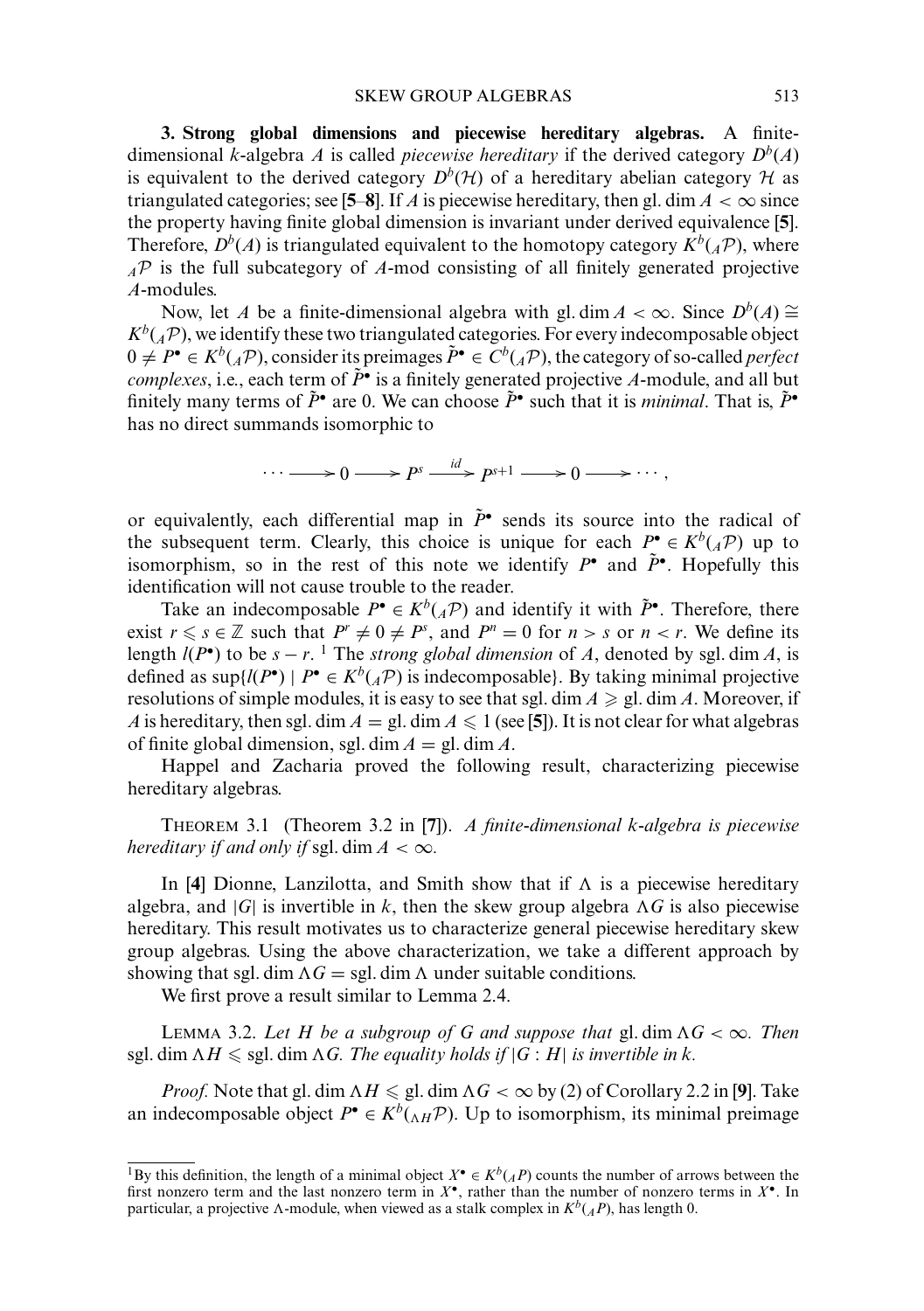in  $C^b({}_{\Lambda H}P)$  can be written as:

$$
\cdots \to 0 \to P^r \xrightarrow{d^r} \cdots \longrightarrow P^{s-1} \xrightarrow{d^{s-1}} P^s \to 0 \to \cdots.
$$

Applying the exact functor  $\Lambda G \otimes_{\Lambda H}$  – termwise to the above complex, we get an object  $\tilde{P}$ <sup>•</sup> =  $P$ <sup>•</sup>  $\uparrow$ <sup>*G*</sup><sub>*H*</sub>∈  $C^b$ ( $_{\Lambda G}$  $\mathcal{P}$ ) as follows:

$$
\cdots \to 0 \to \Lambda G \otimes P^r \xrightarrow{1 \otimes d^r} \cdots \longrightarrow \Lambda G \otimes P^{s-1} \xrightarrow{1 \otimes d^{s-1}} \Lambda G \otimes P^s \to 0 \to \cdots.
$$

Applying the restriction functor termwise, the second complex gives an object  $\tilde{P}^{\bullet} \downarrow_H^G \in$  $C^b({}_{\Lambda H}P)$ . We claim that  $P^{\bullet}$  is isomorphic to a direct summand of  $\tilde{P}^{\bullet} \downarrow_H^G$ .

Indeed, there is a family of maps  $(i^i)_{i \in \mathbb{Z}}$  defined as follows: for  $i > s$  or  $i < r$ ,  $i_i = 0$ ; for  $r \le i \le s$ ,  $i^i$  sends  $v \in P^i$  to  $1 \otimes v \in \Lambda G \otimes_{\Lambda H} P^i$ . The reader can check that  $(i^i)_{i \in \mathbb{Z}}$ defined in this way indeed gives rise to a chain map  $\iota^{\bullet}: P^{\bullet} \to \tilde{P}^{\bullet} \downarrow_H^G$ .

We define another family of maps  $(\delta^i)_{i \in \mathbb{Z}}$  as follows: for  $i > s$  or  $i < r$ ,  $\delta^i = 0$ ; for  $r \le i \le s$ ,  $\delta^i$  sends  $h \otimes v \in \Lambda H \otimes_{\Lambda H} P^i$  to  $hv \in P^i$  and sends all vectors in  $g \otimes v \in$  $\bigoplus_{1\neq g\in G/H} g\otimes P^i$  to 0. Again, the reader can check that  $(\delta^i)_{i\in\mathbb{Z}}$  gives rise to a chain map  $\delta^{\bullet}$ :  $\tilde{P}^{\bullet} \downarrow_H^G \to P^{\bullet}$ . Moreover, we have  $\delta^{\bullet} \circ \iota^{\bullet}$  is the identity map. Therefore,  $P^{\bullet}$  is isomorphic to a direct summand of  $\tilde{P}^{\bullet} \downarrow_H^G$ .

This claim has the following consequence: for every indecomposable object  $X^{\bullet} \in K^{b}({}_{\Lambda H} \mathcal{P})$  (identified with a minimal perfect complex in  $C^{b}({}_{\Lambda H} \mathcal{P})$ ), there is an indecomposable object  $\tilde{X}$  •  $\in K^b({}_{\Lambda G}P)$  such that  $X$ <sup>•</sup> is isomorphic to a direct summand of  $\tilde{X}^{\bullet} \downarrow_H^G$ . Clearly, we have  $l(\tilde{X}^{\bullet}) \ge l(X^{\bullet})$ . Therefore, by definition, sgl. dim  $\Lambda G \ge$ sgl. dim  $\Lambda H$ .

Now, suppose that  $|G : H|$  is invertible in *k*. Take an indecomposable object  $P^{\bullet} \in$  $K^b$ ( $_{\Lambda G}$ P). Up to isomorphism, its minimal preimage in  $C^b$ ( $_{\Lambda G}$ P) can be written as:

$$
\cdots \to 0 \to P^r \xrightarrow{d^r} \cdots \longrightarrow P^{s-1} \xrightarrow{d^{s-1}} P^s \to 0 \to \cdots.
$$

Applying the restriction functor and the induction functor termwise to the above complex, we get another object in  $\tilde{P}^{\bullet} = P^{\bullet} \downarrow_H^G \uparrow_H^G \in C^b({}_{\Lambda G} \mathcal{P})$  as follows:

$$
\cdots \to 0 \to \Lambda G \otimes P^r \xrightarrow{1 \otimes d^r} \cdots \longrightarrow \Lambda G \otimes P^{s-1} \xrightarrow{1 \otimes d^{s-1}} \Lambda G \otimes P^s \to 0 \to \cdots.
$$

We claim that  $P^{\bullet}$  is isomorphic to a direct summand of  $\tilde{P}^{\bullet}$ .

Define a family of maps  $(\theta^i)_{i \in \mathbb{Z}}$  as follows: for  $i > s$  or  $i < r$ ,  $\theta^i = 0$ ; for  $r \leqslant i \leqslant s$ ,  $\theta^i$ sends  $v \in P^i$  to  $\frac{1}{|G:H|} \sum_{g \in G/H} g \otimes g^{-1}v \in \Lambda G \otimes_{\Lambda H} P^i$ . We check that  $(\theta^i)_{i \in \mathbb{Z}}$  defined in this way gives rise to a chain map  $\theta^{\bullet}: P^{\bullet} \to \tilde{P}^{\bullet}$ . Indeed, for  $r \leq i \leq s - 1$  and  $v \in P^i$ , we have

$$
(\theta^{i+1} \circ d^i)(v) = \theta^{i+1}(d^i(v)) = \frac{1}{|G:H|} \sum_{g \in G/H} g \otimes g^{-1}d^i(v)
$$

$$
= \frac{1}{|G:H|} \sum_{g \in G/H} g \otimes d^i(g^{-1}v) = (1 \otimes d^i)(\theta^{i+1}(v)).
$$

Define another family of maps  $(\rho^i)_{i \in \mathbb{Z}}$  as follows: for  $i > s$  or  $i < r$ ,  $\rho^i = 0$ ; for  $r \le i \le s$ ,  $\rho^i$  sends  $g \otimes v \in \Lambda G \otimes_{\Lambda H} P^i$  to  $gv \in P^i$ . Again, we check that  $(\rho^i)_{i \in \mathbb{Z}}$  gives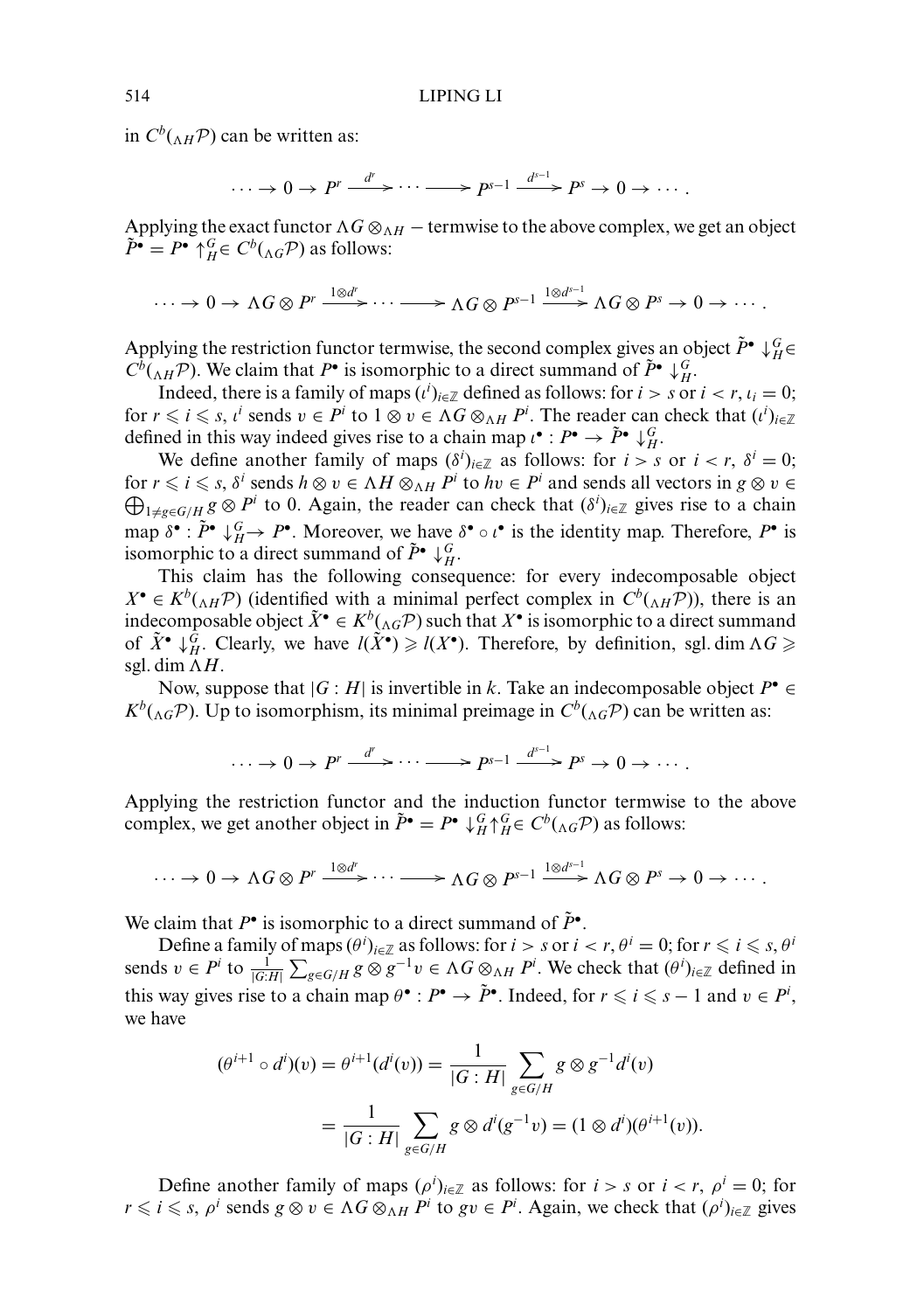rise to a chain map  $\rho^{\bullet} : \tilde{P}^{\bullet} \to P^{\bullet}$  as shown by:

$$
(\rho^{i+1} \circ (1 \otimes d^{i})) (g \otimes v) = \rho^{i+1} (g \otimes d^{i}(v))) = g d^{i}(v) = d^{i}(gv) = d^{i}(\rho^{i}(g \otimes v)).
$$

Moreover,  $\rho^{\bullet} \circ \theta^{\bullet}$  is the identity map. Therefore, as claimed,  $P^{\bullet}$  is isomorphic to a summand of  $\tilde{P}^{\bullet}$ .

This claim tells us that for every indecomposable object  $\tilde{X}^{\bullet} \in K^b({}_{\Lambda G} \mathcal{P})$  (identified with a minimal perfect complex in  $C^b({}_{\Lambda G}P)$ ), there is an indecomposable object  $X^{\bullet}$  $K^b({}_{\Lambda H}P)$  such that  $\tilde{X}^{\bullet}$  is isomorphic to a direct summand of  $X^{\bullet}$   $\uparrow_H^G$ . Therefore,  $l(X^{\bullet}) \geq$  $l(\tilde{X}^{\bullet})$ , and sgl. dim  $\Lambda H \geq$  sgl. dim  $\Lambda G$ . The two inequalities force sgl. dim  $\Lambda G =$ sgl. dim  $\Lambda H$ . *H*. □

REMARK 3.3. In this lemma we actually proved a stronger conclusion. That is, the induction and restriction functor induce an 'induction' functor and a 'restriction' functor between the homotopy categories of perfect complexes. Moreover, every indecomposable object  $X^{\bullet} \in K^b({}_{\Lambda H} \mathcal{P})$  can be obtained by applying the 'restriction' functor to an indecomposable object in  $K^b({}_{\Lambda G}P)$  and taking a direct summand. When  $|G : H|$  is invertible, every indecomposable object  $\tilde{X}$ <sup>*∙*</sup> ∈  $K^b$ ( $\Lambda$ *G*<sup>*P*</sup>) can be obtained by applying the 'induction' functor to an indecomposable object in  $K^b({}_{\Lambda H}P)$  and taking a direct summand.

Now, we are ready to prove the second part of our main theorem.

PROPOSITION 3.4. *Let*  $\Lambda$ , *G*, *S*, and *E* as before. Then  $\Lambda$ *G* has finite strong global dimension if and only if  $\Lambda^S$  has finite strong global dimension and  $S$  acts freely on  $E.$  In this situation,  $\Lambda G$  and  $\Lambda^S$  have the same strong global dimension.

*Proof.* Since the strong global dimension of  $\Lambda G$  equals that of  $\Lambda S$ , without loss of generality we assume that  $G = S$ . Note that the strong global dimension is always greater than or equal to the global dimension. Therefore, AS has finite global dimension, so *S* must act freely on *E* by (3) of Proposition 2.3. Then by (4) of this proposition,  $\Lambda S$  is Morita equivalent to  $\Lambda^S$ , so they have the same finite strong global dimension. Conversely, if the action of *S* on *E* is free, then again  $\Lambda S$  and  $\Lambda^S$  are Morita equivalent, so they have the same strong global dimension.  $\Box$ 

An immediate corollary of this proposition and Theorem 3.1 is:

COROLLARY 3.5. Let  $\Lambda$ , G, S, and E as before. Then  $\Lambda$ G is piecewise hereditary if and only if the action of S on E is free and  $\Lambda^S$  is piecewise hereditary.

*Proof.* By Theorem 3.1, a finite-dimensional algebra is piecewise hereditary if and only if its strong global dimension is finite. The conclusion follows from the above proposition.

In the rest of this section, we try to get a get a criterion such that the strong global dimension of  $\Lambda$  equals that of  $\Lambda S$  when the action of S on E is free. Since, we already know that  $\Lambda S$  is Morita equivalent to  $\Lambda^S$  (Proposition 2.3), instead we show that sgl. dim  $\Lambda =$  sgl. dim  $\Lambda^S$  under a certain condition. Note that  $\Lambda^S$  is a subalgebra of  $\Lambda$ , so we can define the corresponding restriction functor from  $\Lambda$ -mod to  $\Lambda$ <sup>S</sup>-mod and the induction functor  $\Lambda \otimes_{\Lambda^S} -$  from  $\Lambda^S$ -mod to  $\Lambda$ -mod.

By [9],  $\Lambda$  is both a left free and a right free  $\Lambda$ <sup>S</sup>-module, but might not be a free bimodule; see Example 3.6 in that paper. Now, assume that  $\Lambda = \Lambda^S \oplus B$  as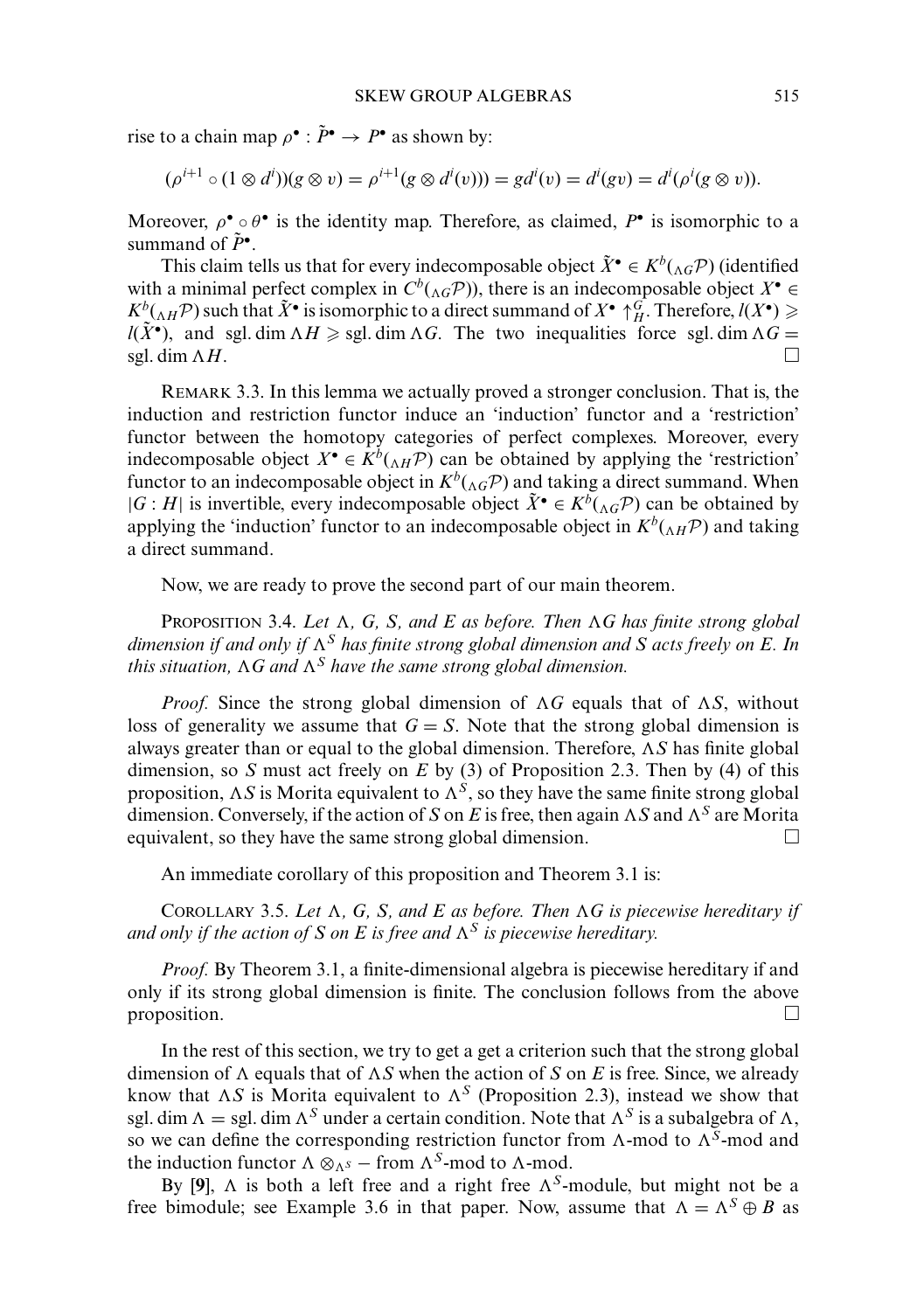### 516 LIPING LI

 $\Lambda^S$ -bimodule. For instance, if  $\Lambda^S$  is commutative, this condition is satisfied. Under this assumption, we have a split bimodule homomorphism  $\zeta : \Lambda \to \Lambda^S$ .

For  $M \in \Lambda^S$ -mod, we define two linear maps:

$$
\psi: M \to (\Lambda \otimes_{\Lambda^S} M) \downarrow_{\Lambda^S}^{\Lambda}, \quad v \mapsto 1 \otimes v, \quad v \in M;
$$
  

$$
\varphi: (\Lambda \otimes_{\Lambda^S} M) \downarrow_{\Lambda^S}^{\Lambda} \to M, \quad \lambda \otimes v \mapsto \zeta(\lambda)v, \quad v \in M, \lambda \in \Lambda.
$$

These two maps are well defined  $\Lambda<sup>S</sup>$ -module homomorphisms (to check it, we need the assumption that  $A^S$  is a summand of  $\Lambda$  as  $\Lambda^S$ -bimodules). We also observe that when  $\lambda \in \Lambda^S$ ,

$$
\varphi(\lambda \otimes v) = \zeta(\lambda)v = \lambda v.
$$

Therefore,  $\varphi \circ \psi$  is the identity map.

PROPOSITION 3.6. *Suppose that a Sylow p-subgroup S*  $\le$  *G acts freely on E, and*  $\Lambda \cong \Lambda^S \oplus B$  as  $\Lambda^S$ -bimodules. Then sgl. dim  $\Lambda =$  sgl. dim  $\Lambda S$ .

*Proof.* By Lemma 3.2 and Proposition 3.4, sgl. dim  $\Lambda \le$  sgl. dim  $\Lambda S =$  sgl. dim  $\Lambda^S$ . Therefore, it suffices to show sgl. dim  $\Lambda \geq$  sgl. dim  $\Lambda^S$ . The proof is similar to that of Lemma 3.2, using the corresponding induction and restriction functors for the pair  $(\Lambda^S, \Lambda)$  and the two maps  $\psi$ ,  $\varphi$  defined above.

Take an indecomposable object  $P^{\bullet} \in K^b({}_{\Lambda^S} \mathcal{P})$  and write its minimal preimage in  $C^b({}_{\Lambda}S\mathcal{P})$  as follows:

$$
\cdots \to 0 \to P^r \xrightarrow{d^r} \cdots \longrightarrow P^{s-1} \xrightarrow{d^{s-1}} P^s \to 0 \to \ldots
$$

Applying  $\Lambda \otimes_{\Lambda^S} -$  and the restriction functor termwise, we get another object in  $\tilde{P}$ <sup>*•*</sup> =  $P$ <sup>*•*</sup>  $\bigwedge_{\Lambda}^{A} s \downarrow_{\Lambda}^{A} s \in C^{b}({}_{\Lambda} s \mathcal{P})$ :

$$
\cdots \to 0 \to \Lambda \otimes P^r \xrightarrow{1 \otimes d^r} \cdots \longrightarrow \Lambda \otimes P^{s-1} \xrightarrow{1 \otimes d^{s-1}} \Lambda \otimes P^s \to 0 \to \cdots.
$$

We claim that  $P^{\bullet}$  is isomorphic to a direct summand of  $\tilde{P}^{\bullet}$ .

As in the proof of the previous lemma,  $(\psi_i)_{i \in \mathbb{Z}}$  gives rise to a chain map  $\psi^{\bullet} : P^{\bullet} \to$  $\tilde{P}^{\bullet}$ . We check the commutativity: for  $r \leqslant i \leqslant s - 1$  and  $v \in P^i$ ,

$$
(\psi_{i+1} \circ d^i)(v) = \psi_{i+1}(d^i(v)) = 1 \otimes d^i(v) = (1 \otimes d^i)(1 \otimes v) = (1 \otimes d^i)(\psi_i(v)).
$$

Similarly, the family of maps  $(\varphi_i)_{i \in \mathbb{Z}}$  gives rise to a chain map  $\varphi^{\bullet} : \tilde{P}^{\bullet} \to P^{\bullet}$  as shown by:

$$
(\varphi_{i+1} \circ (1 \otimes d^{i}))(\lambda \otimes v) = \varphi_{i+1}(\lambda \otimes d^{i}(v)) = \zeta(\lambda)d^{i}(v)
$$
  
=  $d^{i}(\zeta(\lambda)v) = (d^{i} \circ \varphi_{i})(\lambda \otimes v).$ 

Moreover,  $\varphi^{\bullet} \circ \psi^{\bullet}$  is the identity map, so as claimed,  $P^{\bullet}$  is isomorphic to a summand of  $\tilde{P}^{\bullet}$ .

Therefore, for every indecomposable object  $X^{\bullet} \in K^b(\Lambda^s \mathcal{P})$ , there is an indecomposable object  $\tilde{X}^{\bullet} \in K^b(\Lambda, \mathcal{P})$  such that  $X^{\bullet}$  is isomorphic to a direct summand of  $\tilde{X}^{\bullet} \downarrow_{\Lambda^S}^{\Lambda}$ . Consequently,  $l(X^{\bullet}) \leq l(\tilde{X}^{\bullet})$ , and sgl. dim  $\Lambda^S \leq$  sgl. dim  $\Lambda$ .